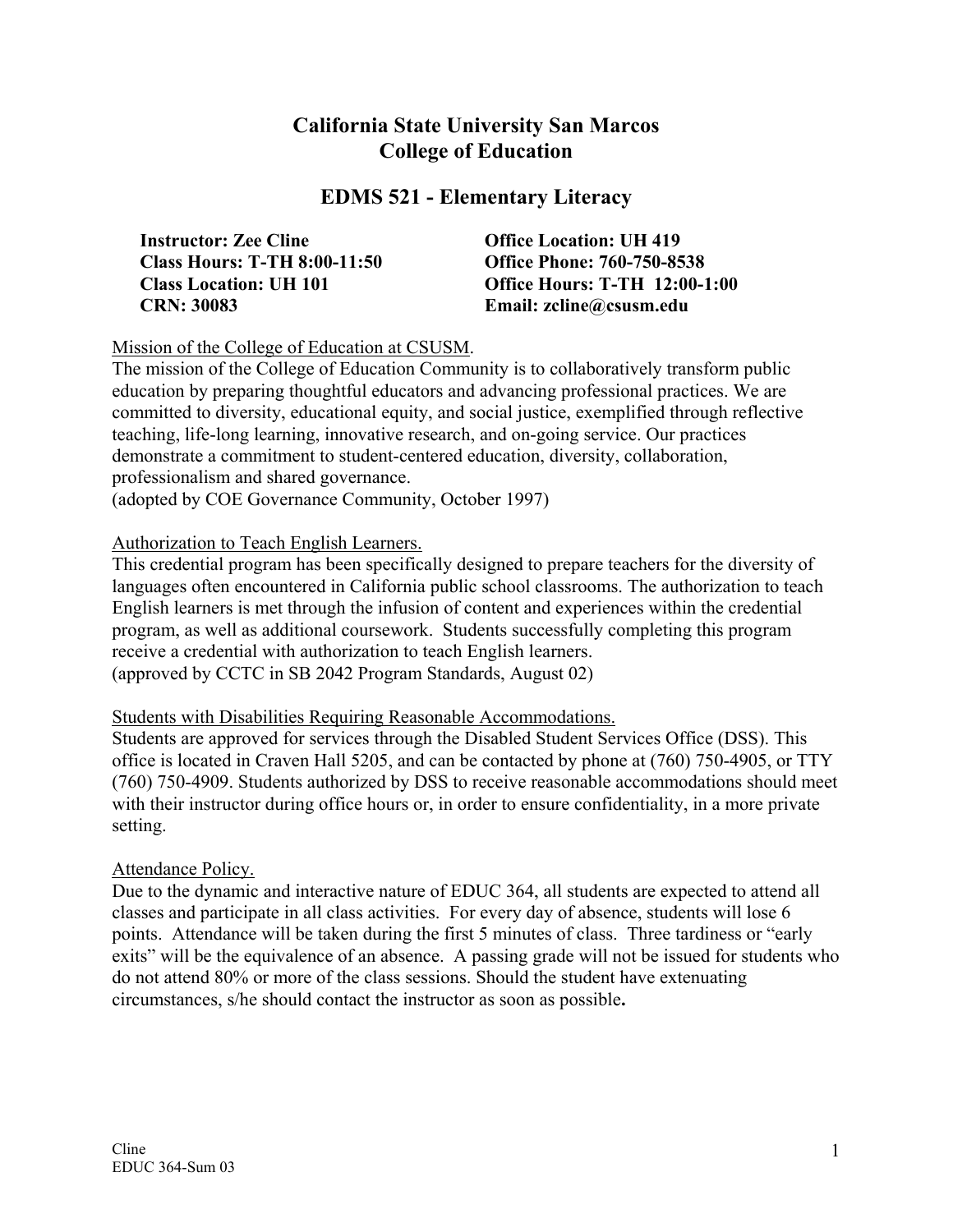## COURSE DESCRIPTION

- This course explores cultural and linguistic diversity as critical variables in achieving educational equity for all students. Major units include intensive theoretical and practical articulation of culture and cultural pluralism; educational issues of race, class, gender, language, ethnicity, and exceptionality; social, structural, programmatic and curricular issues; and effective teaching for diverse populations.
- This course is designed for students who have an interest in diversity and educational issues, and is a prerequisite for all teacher credential candidates in the College of Education. Highly refined oral and written communication, information literacy, and appropriate use of technology are required of professional educators, therefore they are required as methods for completing course requirements.

Course Objectives

- The purposes of this course are fourfold:
- Expand and nuance students' knowledge about the diversity represented in today's schools and the communities in which we live;
- Provide a safe environment for reflection on, and discussion of, the complex ways in which pluralism is a part of educational contexts;
- Prepare pre-service teacher credential candidates to provide equitable educational opportunities to all students;
- Provide support to all students who represent national, state, and regional diversity.

## **STANDARDS ALIGNMENT**

The course objectives, assignments, and assessments have been aligned with the CTC standards for Multiple Subjects Credential. Please be sure to incorporate artifacts from this class into your final comprehensive portfolio. The following standards are a primary emphasis in this course:

Standard 3-Relationship between theory and practice

Standard 4-Pedagogical thought and reflective practice

Standard 5-Equity, Diversity, & Access tot he Core Curriculum

Standard 10: Preparation for learning to create a supportive, healthy environment for student learning

Standard 11: Preparation to use educational ideas and research

Standard 12: Profession perspectives toward student learning and the teaching profession

Standard 13: Preparation to teach English learners

## **TEACHER PERFORMANCE EXPECTATIONS (TPE) COMPETENCIES**

This course is designed to help teachers seeking the Multiple Subjects Credential to develop the skills, knowledge, and attitudes necessary to assist schools and district in implementing an effective programs for all students. The successful candidate will be able to merge theory and practice in order to realize a comprehensive and extensive educational program for all students. The following TPE's are addressed in this course: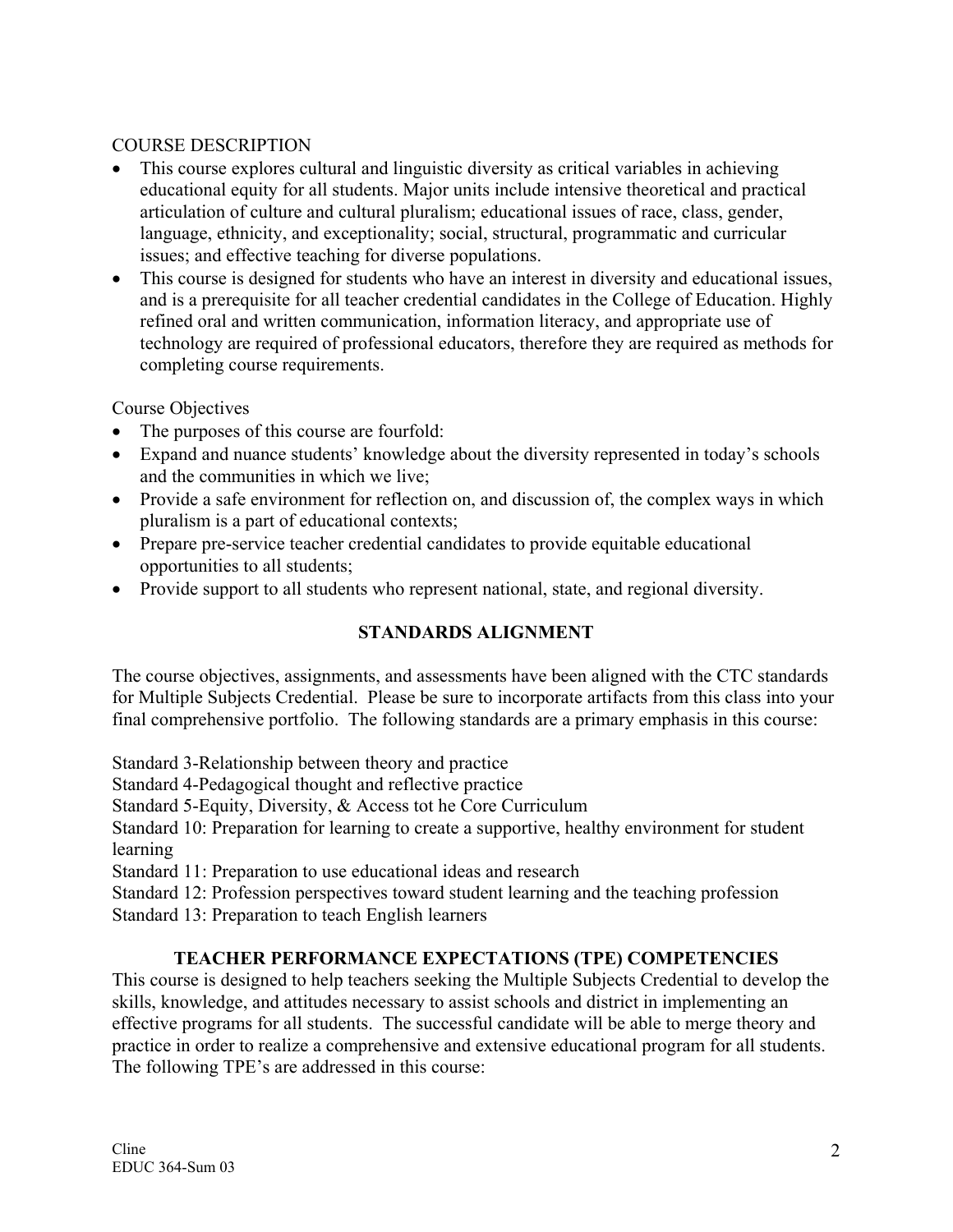Primary Emphasis TPE 8-Learning About Students TPE 11-Social Environment TPE 12-Professional, Legal and Ethical Obligations

Secondary Emphasis: TPE 4-Making Content Accessible TPE 7-Teaching English Learners TPE 13-Professional Growth

#### **Required Texts**

Spring, J. ( 2001). Deculturalization and the struggle for equality. Third edition. New York: The McGraw Hill Companies, Inc. ISBN 0-07-232275-6

Banks, J. A. & McGee Banks, C. A. (2003). Multicultural education: Issues and perspectives. New York: John Wiley & Sons. ISBN: 0-47122813-3

The following grading scale will be used:

|              | The following grading beare will be about. |              |                |
|--------------|--------------------------------------------|--------------|----------------|
| $93 - 100$ A | $88 - 89$ B+                               | $75 - 79$ C+ | $60 - 69$ D    |
| $90 - 92$ A- | $83 - 87 B$                                | 72 – 74 C    | $59 -$ below F |
|              | $80 - 82 B$                                | $70 - 71$ C  |                |
|              |                                            |              |                |

Note: Students taking EDUC 364 as a prerequisite for teacher credential and graduate programs are reminded that the College of Education requires completion of this course with a grade of C+ or higher.

## **ASSIGNMENTS, DUE DATES, AND POINTS POSSIBLE**

### 1. Attendance and Class Participation **25 points**

First is the expectation that you will attend all class sessions and participate actively in class discussions and activities. In order to do so, you are expected to complete all required readings by the assigned date. Remember, if you miss three (3) class sessions, your grade will automatically drop to a "C" per the COE attendance policy.

2. Personal/Family Background **25 points**

By researching and studying one's family background it is possible to gain an appreciation about ourselves as individuals and our many similarities and differences. In this assignment you are to write a 6-8 page narrative about your family background including religious affiliation, ethnicity, culture, language(s), country of origin, education/occupation and any other information you think is of interest and value. Reflect on your own experiences in terms of your cultural referents, your family background, and other factors determined by your own circumstances and upbringing. Be prepared to discuss your assignment within a larger class dialogue (Meets TPE 8, 11, and 13). DUE: July 24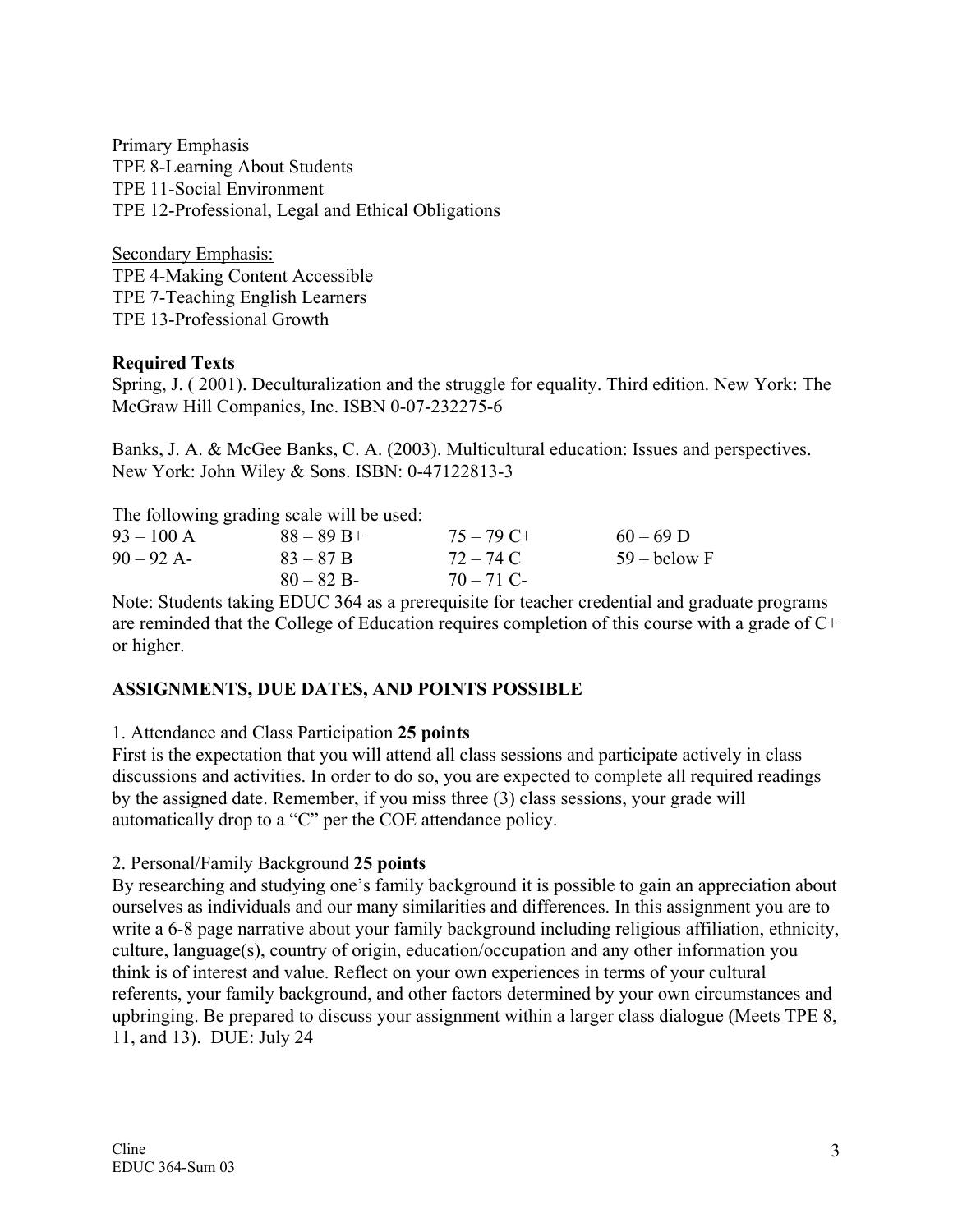## 4. "Hot Topics" in Education **25 points**

In pairs, students will have the opportunity to present a "hot topic" in education of their choosing to the class. Students will present their topic and then guide a short discussion with the class (approximately 10 minutes). A 2 page write up is required for each pair. **DUE AUG 5**

#### 5. Final Presentation **25 points**

The class will divide into six (6) groups. With the guidance of the instructor, each group will select a topic of their choosing related to Multicultural Education. Groups will be expected to present multiple perspectives of their chosen topic. Each group will prepare a 20-30 minute PowerPoint presentation and discussion for the class. Each group will also submit a 5-7 page paper on their topic. The class will determine the criteria for the presentations, and grade each group based on the chosen criteria. DUE: Papers **AUG 14**-Presentations **AUG 16**